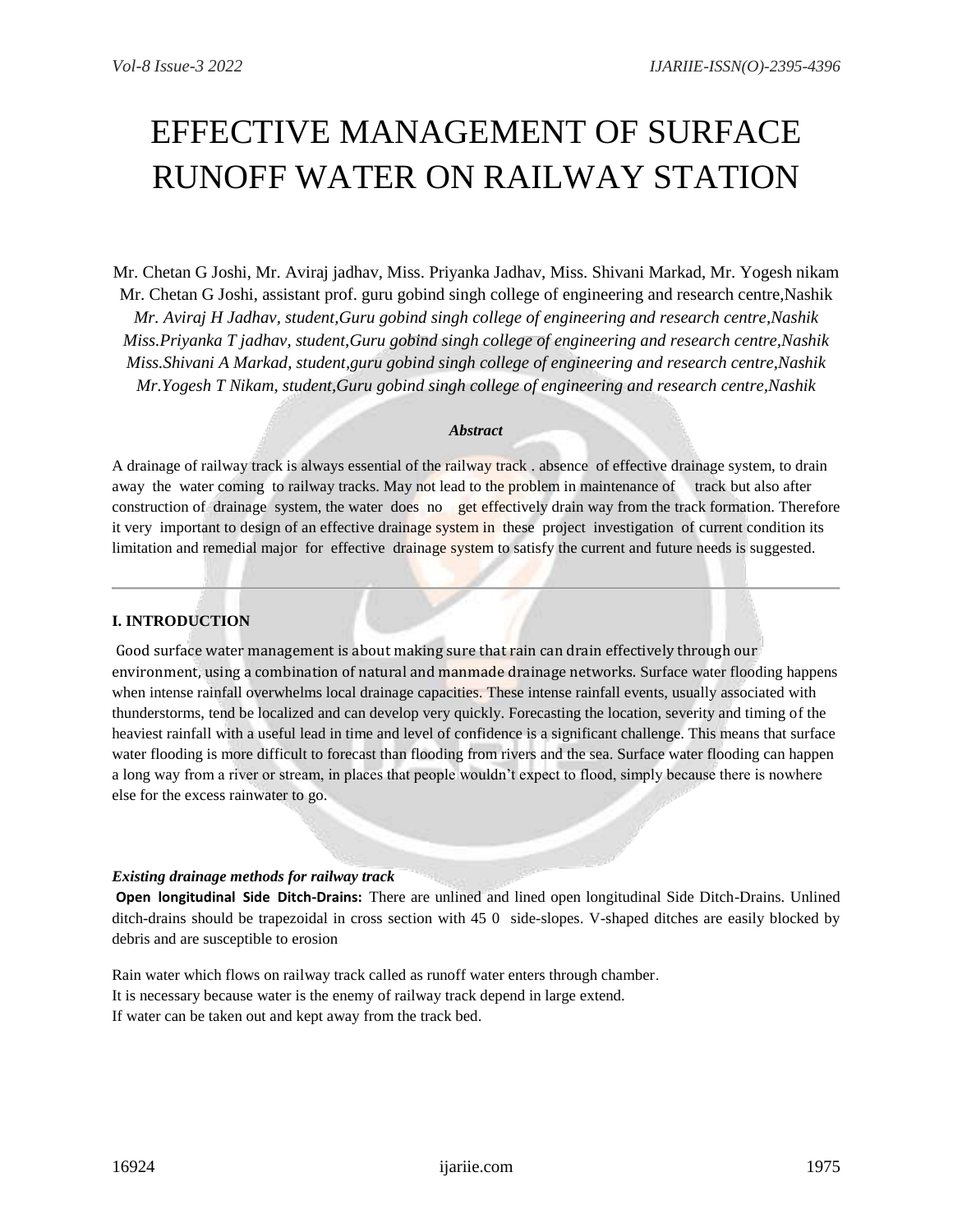

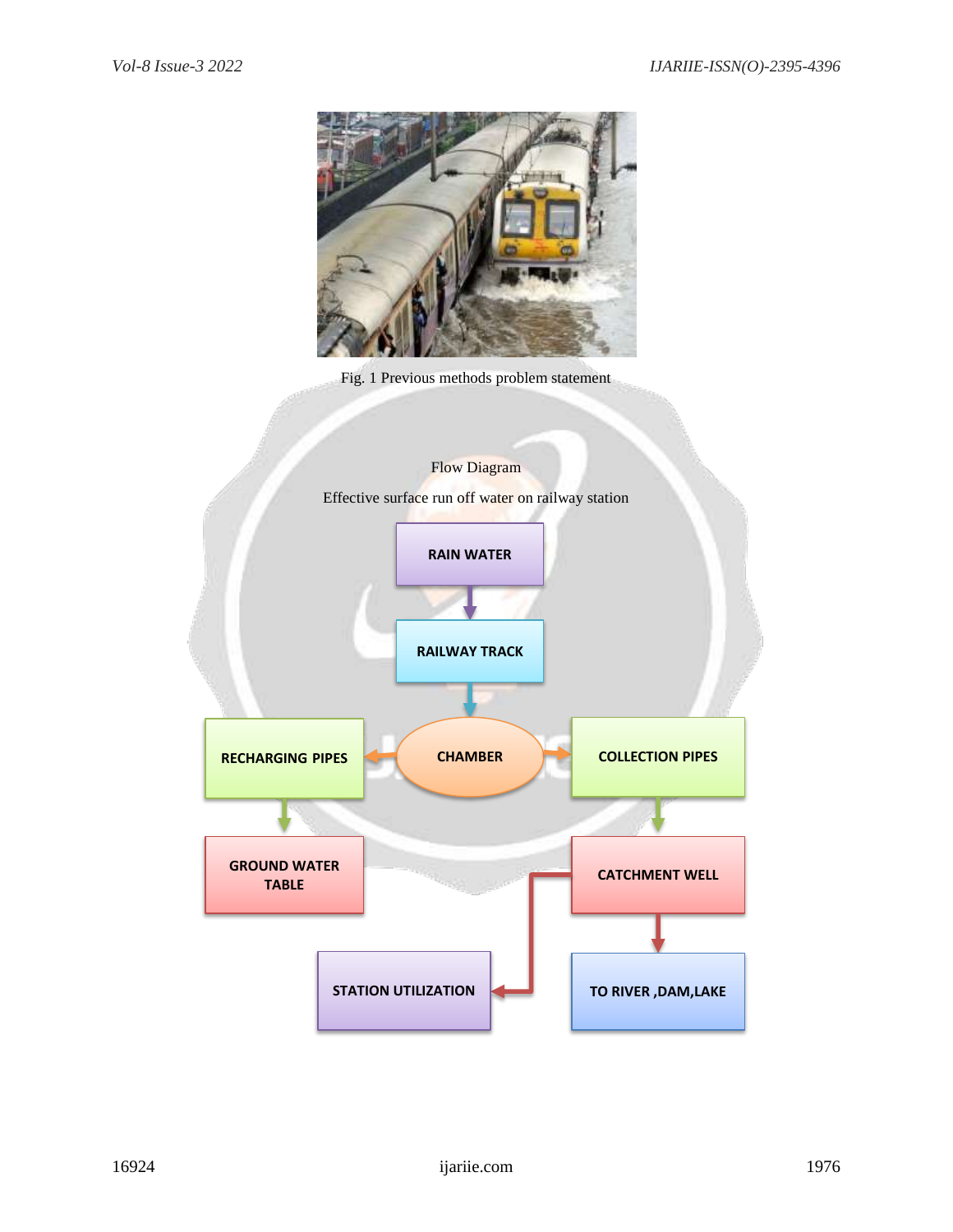## **Methodology**

1) Rainwater 2) Collection chamber 3) Recharging pipes/ run off water drainage line 4) water catchment well 5) Overflow situation 6) station utilization

## **RAINWATER:-**

Rain water which flows on railway track called as runoff water enters through chamber. It is necessary because water is the enemy of railway track depend in large extend. If water can be taken out and kept away from the track bed.





## **Collection Chamber**

Chamber is the very important part of drainage system. Collect the surface run of water without any blockage. The chamber diameter varies to as per requirement. In this chamber is provide to the railway track both sides. **Recharging pipes/run off water drainage lines**



R.C.C. Pipes G.I. pipes

# **Catchment Well**

To recharging remaining water to collected in water catchment well/recharging well.